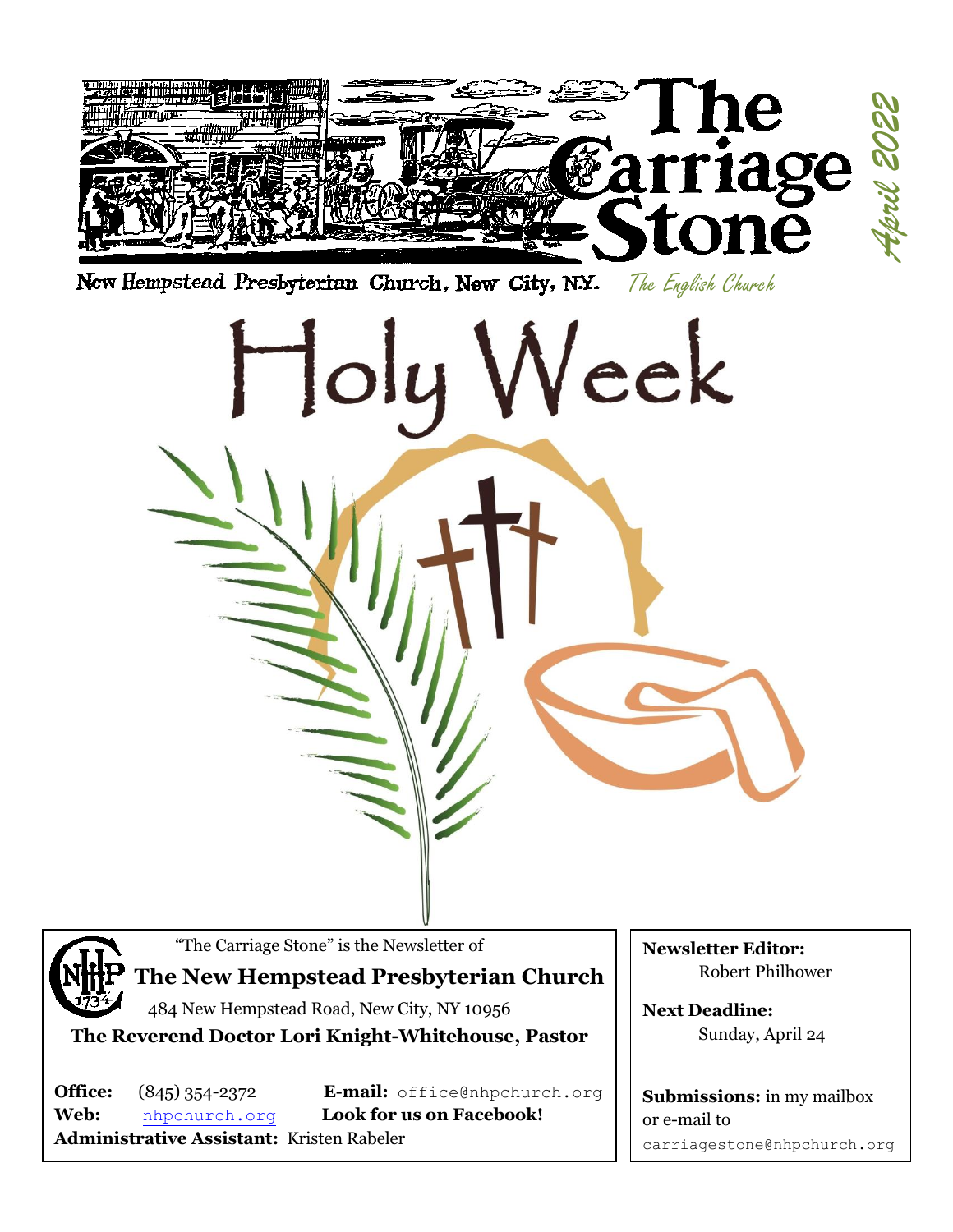

# **Returning to What Feels More Normal**

If you were present at worship Sunday (March 20), you noticed that things feel a lot more like they did in "The Before." Masks are off (except for singing the hymns); the offering and Prayer Request cards are back. The hymnals and bibles are back in the pews. The Lay Leader is back and that will take your pastor some time to get used to! For 2 years, I've done the entire service, and I can't tell you how good it feels to share the leading of worship.

Passing of the Peace, with shoulder touches or fist bumps and words of peace, has returned.

The choir has returned—the first rehearsal was Thursday, March 24 at 8 PM. I am grateful to Lois for keeping music an integral part of our Worship with her own beautiful music selections, and with the volunteers who have worked with her, playing their instruments.

Communion will continue to be in the individual cups for a while.

The acrylic barriers at the front and the barriers in the balcony will remain in place. Ventilation measures will continue.

We will be back to our Palm Sunday luncheon in Murchison hall immediately after worship, with some changes. Please make sure your covered dish is literally covered! We will have servers to place the food on your plate.

**Holy Week services are as follows:**

- Palm Sunday, April 10 at 11 AM, with Luncheon to follow
- Maundy Thursday with Eucharist 8 PM
- Good Friday—Joint service with Germonds. (Time and place to be announced)
- Easter Sunday—No early service or breakfast.
- Easter Worship Service at 11:00

Of course, if need be, we are ready to 'turn on a dime" to keep the congregation and Worship leaders safe.

Let's pray that we are moving from Pandemic COVID to Endemic COVID—a less dangerous time for all.

As always, if you are able to be vaccinated and boosted, please do so.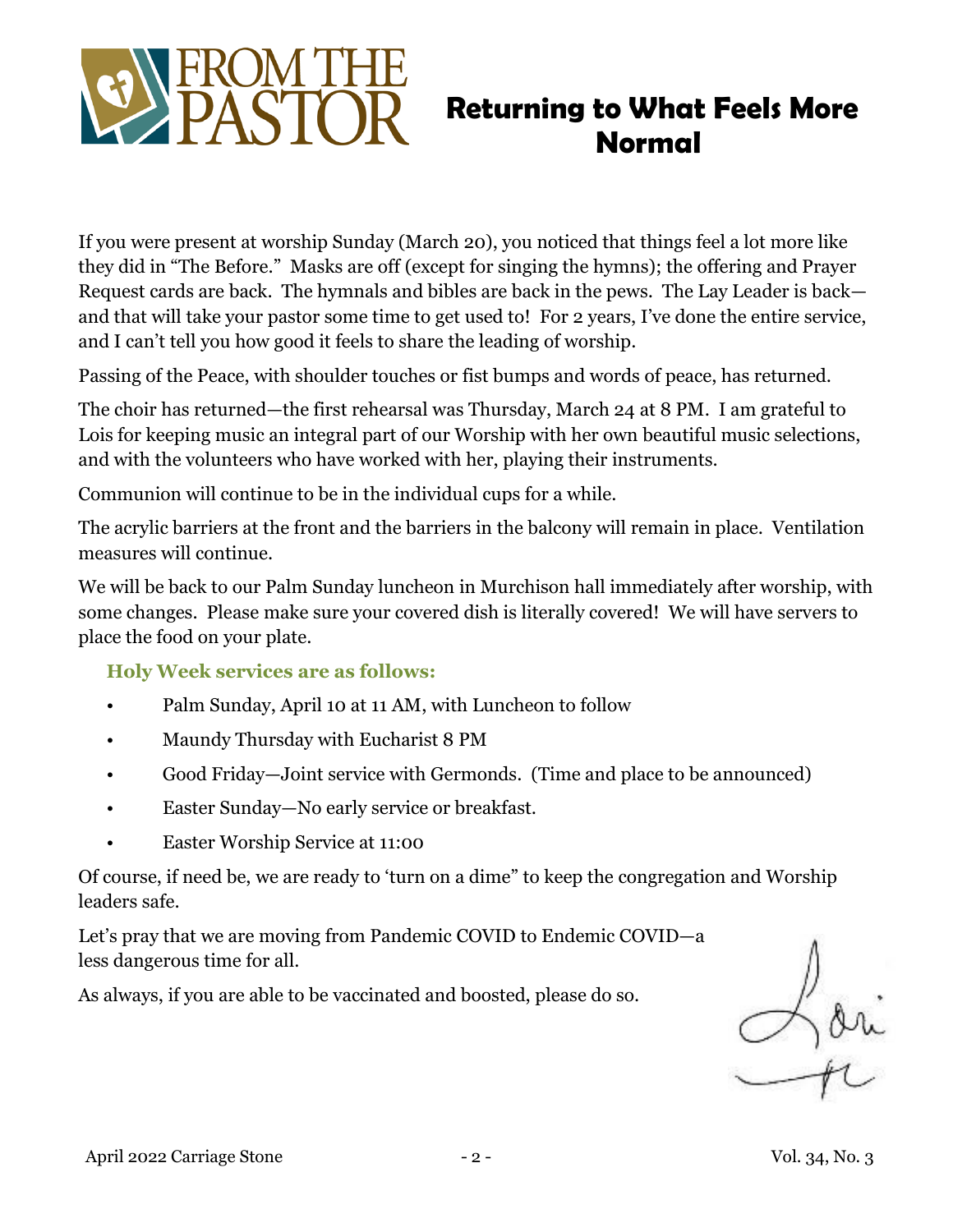

This past Sunday was the choir's first time since March of 2020. I hope the service was as meaningful for you as it was for the choir.

If you have considered singing with us, perhaps this is the time to join. We meet Thursdays at 8 PM and are starting new music for Palm Sunday, Holy Week and Easter. All voice parts are welcome and you do not have to be an expert at reading music to sing with us.

## **Palm Sunday Luncheon**

**Hallelujah**! This year, we will be enjoying a Palm Sunday Luncheon together once again. As in the past, it will be in Murchison Hall, after the Sunday morning church service on April 10. In keeping with both our HOPE and our healthconservative tendencies, we will be making a few changes, in order to stay healthy.



Please bring COVERED dishes: that is, casserole dishes with covers. Have food in them.  $\widehat{\omega}$ The eaters will be served by a team of servers. A server will serve the drinks.

It seems like it has been

SOOO long since we have eaten a meal with each other. Let's enjoy each other's company again!

There is a sign-up sheet in the Colonial Room!



April 2022 Carriage Stone - 3 - 3 - Vol. 34, No. 3



#### **Great American Cleanup**

Spring has arrived and it's time for the Great American Cleanup! In our area, the event is sponsored by Keep Rockland Beautiful, and NHPC will once again host a community cleanup event. We have our event scheduled for Saturday April 9 from 9 AM until noon, with a rain date of April 23. If you've driven along New Hempstead Road near the church recently, you can see that our local roadways definitely need some love.

Keep Rockland Beautiful will provide all materials needed for the cleanup, but we suggest bringing your own gloves and some water. The cleanup is also a great way for teens and youth to gain 3 hours of community service time. There will be flyers in the Colonial Room (in English, Spanish and Creole) that advertise our event, so please take them to post in your neighborhood and get more people involved. To join our cleanup, please register at th[e Keep Rockland](https://keeprocklandbeautiful.org/cleanup-registration)  [Beautiful website.](https://keeprocklandbeautiful.org/cleanup-registration) This year we will also allow registration on the day of the cleanup if you simply show up, but pre-registration is preferred. Hope to see you all then!

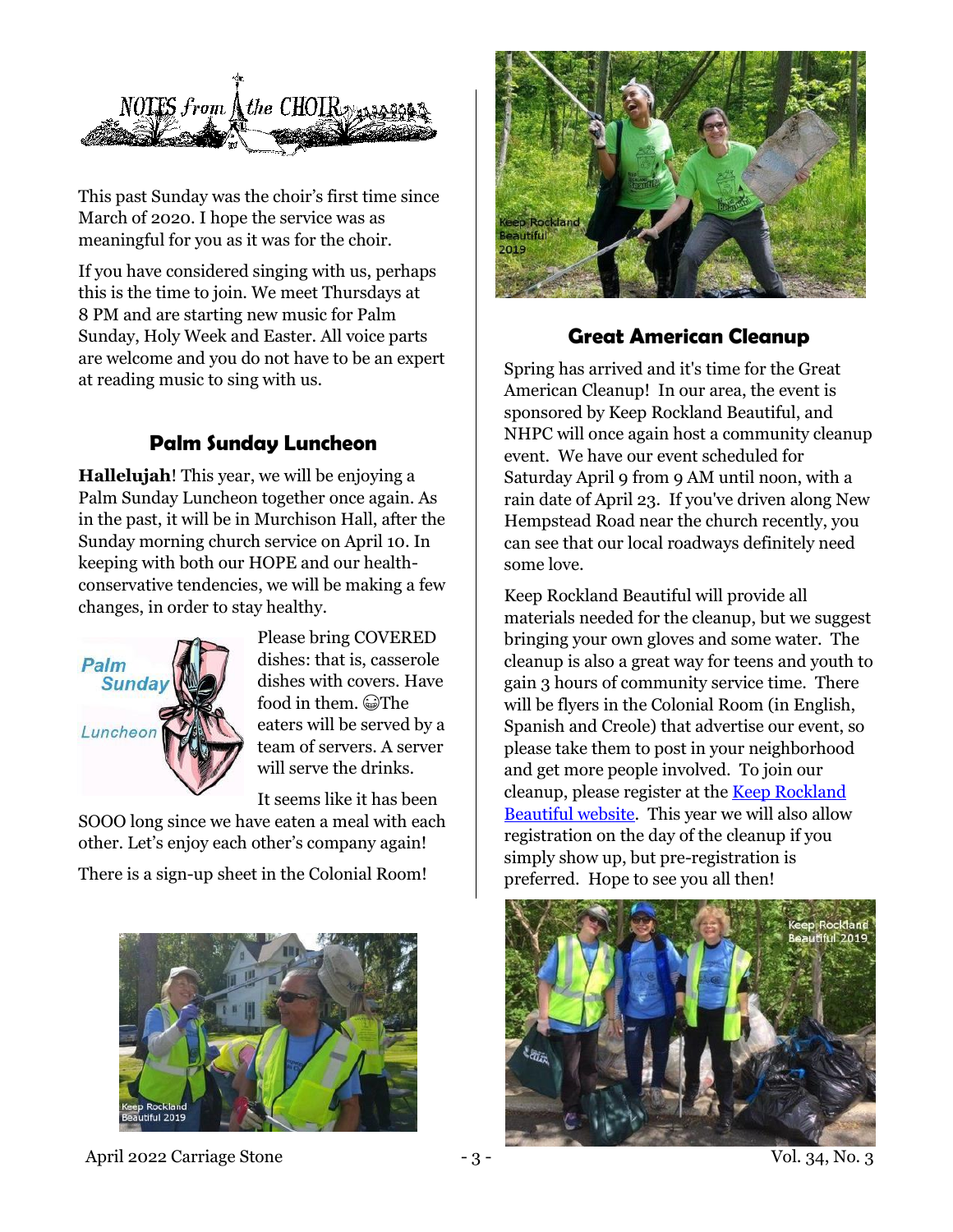# **Called to Repair the Breach**

A Lenten Study of the Revised Common Lectionary



Once Great Hour of Sharing is April 17. How befitting it is on Easter day. This year, our goal is to purchase a garden well for an underprivileged community: that goal is \$1500. Donate whatever you can. God gives to those, who give freely.

### **Millennial Corner**

From Nora Asamoah

Ever found yourself in a position, where someone is just mean, condescending, or petty to you? Then you want to retaliate in the same manner but realize the Grace of God is upon you. So, you pray for them instead? I have. Although sometimes I might muster a word or two under my breath, catch myself and then pray some more.

There are times you feel that grace upon you. When God's amazing grace is upon you, it feels like peace, a blanket of unspeakable joy, an aura of light etc. Everywhere you walk, everyone you speak to, it feels peaceful, no matter what it is going on around you. We are officially two years in COVID pandemic, we have all agreed it is here to stay; we have built our lives around it and moving on. Despite all this, I want you to embrace that grace, share it with one another.

Pray for others just because. I have learned over the years that people project what they are experiencing. You never know what one is going through. So, when someone is mean to you, ask God to touch their heart. Your prayer might be exactly what they need.

Ephesians 2: 8 tells us, "*For by Grace you have been saved through faith. And this is not your own doing, it is the gift of God*." As we celebrate Easter, let us be reminded of the sacrifice of Jesus on the cross but most importantly, what we have been given by that sacrifice. On the cross, we received Forgiveness, Grace, and Favor. Have a Blessed Easter!



# **Tutors Needed**

The Martin Luther King Jr. Center is in need of tutors to work with students in their after school program. Located at 110 Bethune Blvd in Spring Valley, the program is there to help children in assistance in reading and math, and help with their homework. The children, up to grade 6 also benefit from the structure and care of the program, which runs Mondays through Fridays from 3:15 PM to 6:00 PM. Tutor applicants are screened and fingerprinted. The staff is vaccinated and masks are worn. This is a good

opportunity for retired teachers and others to make an investment in the children of our community and to make a difference in their lives. If interested please contact Nancy Jacobs for more information about how to begin.